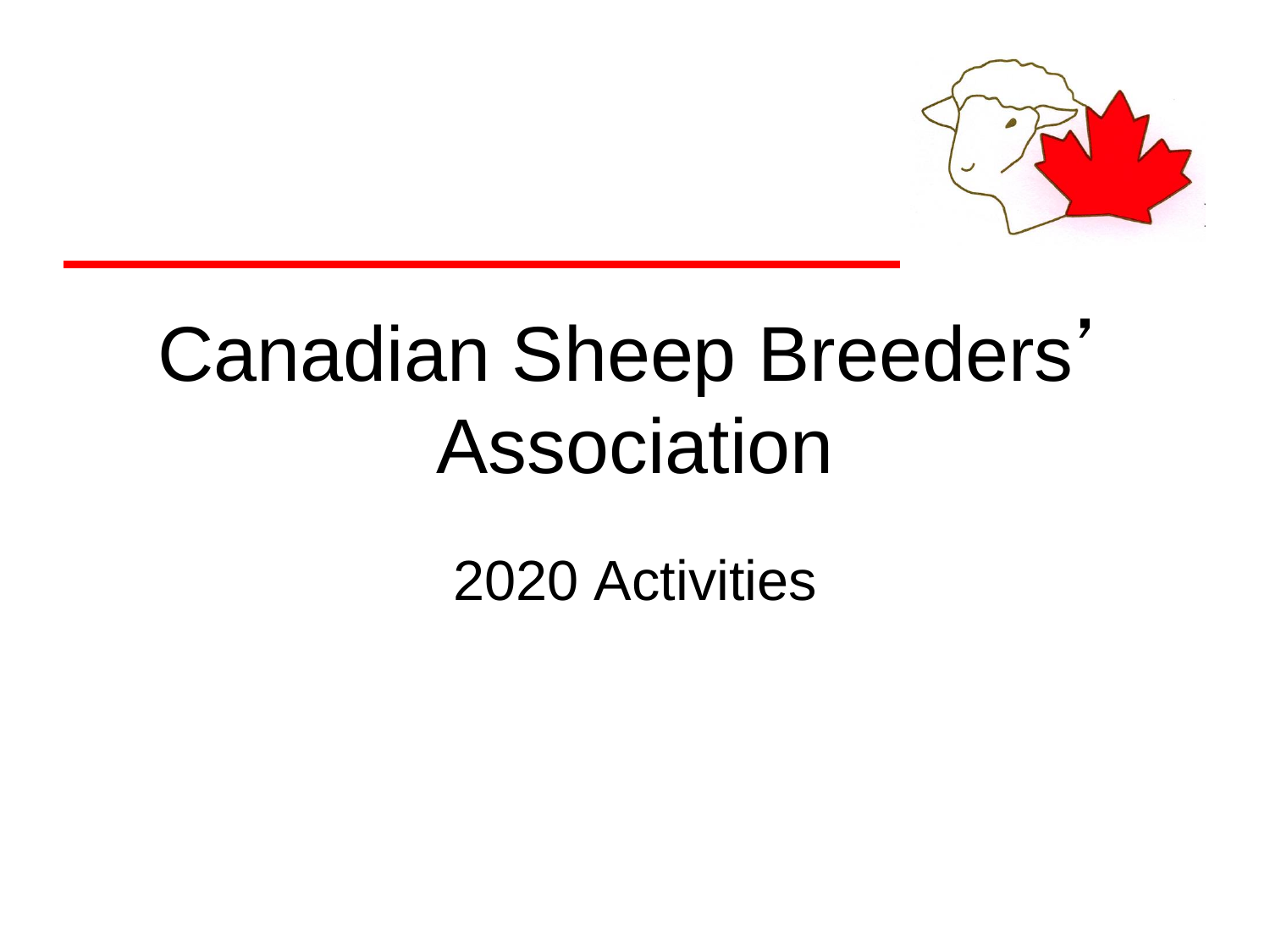# Memberships



- 2019: 1280 (at Dec 31/19)
- **2020: 1262 (at Dec 31/20)**

|      | <b>BC</b> | <b>AB</b>         |    | SK   MB   ON |     | QC  |           | NB   NS   YT |                | US             |
|------|-----------|-------------------|----|--------------|-----|-----|-----------|--------------|----------------|----------------|
|      |           |                   |    |              |     |     | <b>PE</b> |              |                |                |
|      |           |                   |    |              |     |     | <b>NL</b> |              |                |                |
| 2019 | 151       | 158               | 98 | 55           | 340 | 175 | 44        | 43           |                | 70             |
|      |           |                   |    |              |     |     |           |              |                |                |
| 2020 |           | $175$   242   112 |    | 66           | 360 | 192 | 49        | $62 \mid$    | $\overline{2}$ | $\overline{2}$ |
|      |           |                   |    |              |     |     |           |              |                |                |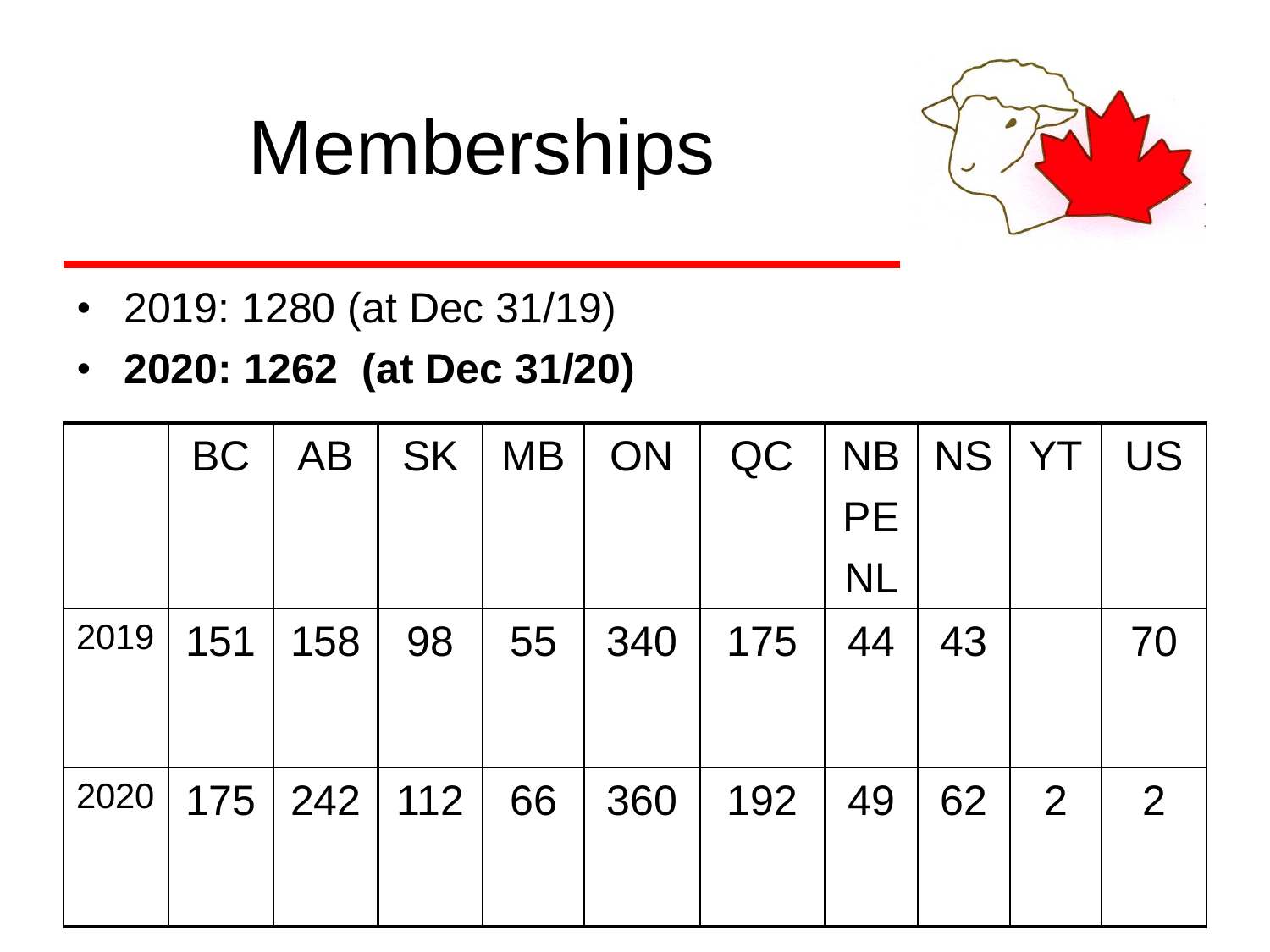# Registrations & **Transfers**



- 2018
	- Registrations = 11,904
	- Transfers  $= 7,366$
- 2019 to Dec 31/19
	- Registrations = 10,243
	- Transfers  $= 6,444$

### • **2020 – to Dec 31/20**

- Registrations = 11,432
- Transfers  $= 6,372$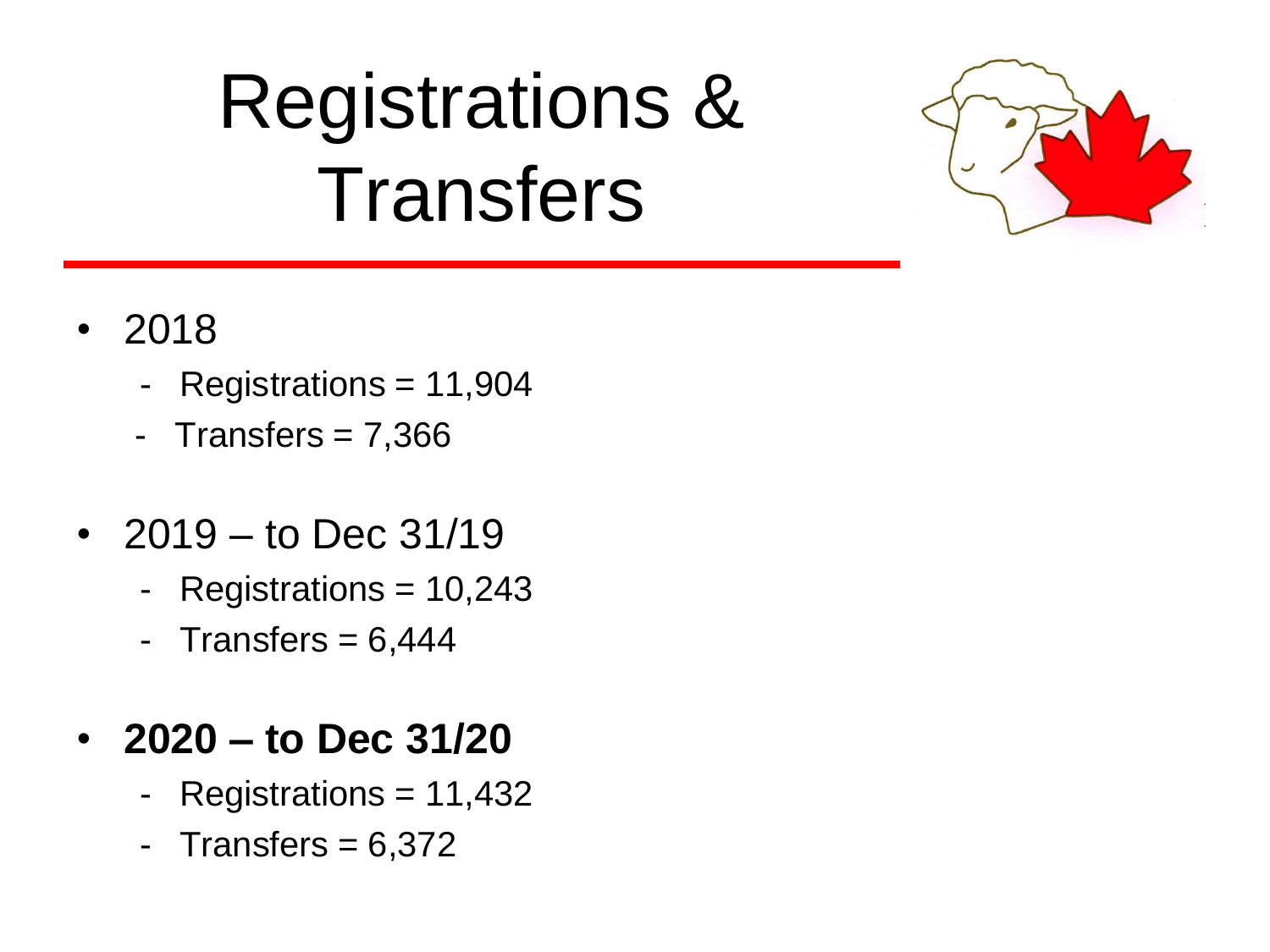# 2020 All Canada Online Purebred Sale



- Due to COVID-19, CSBA opted for an online sale, July 10 & 11, 2020
- 68 entries in total with 53 lots sold. Consignors from BC, MB, SK, ON & QC
- The sale set-up was a racehorse style finish with extended time added with bidding. We went into 1 hour and 20 minutes of overtime bidding.
- There were 96 different bidders from 8 provinces. Ten lots passed did not meet reserve and 2 lots scratched. Overall, 53 lots sold, and the members' sales grossed \$ 47,750.00
- The 2021 All Canada Sheep Classic will be a virtual event held July 8, 9, 10, 2021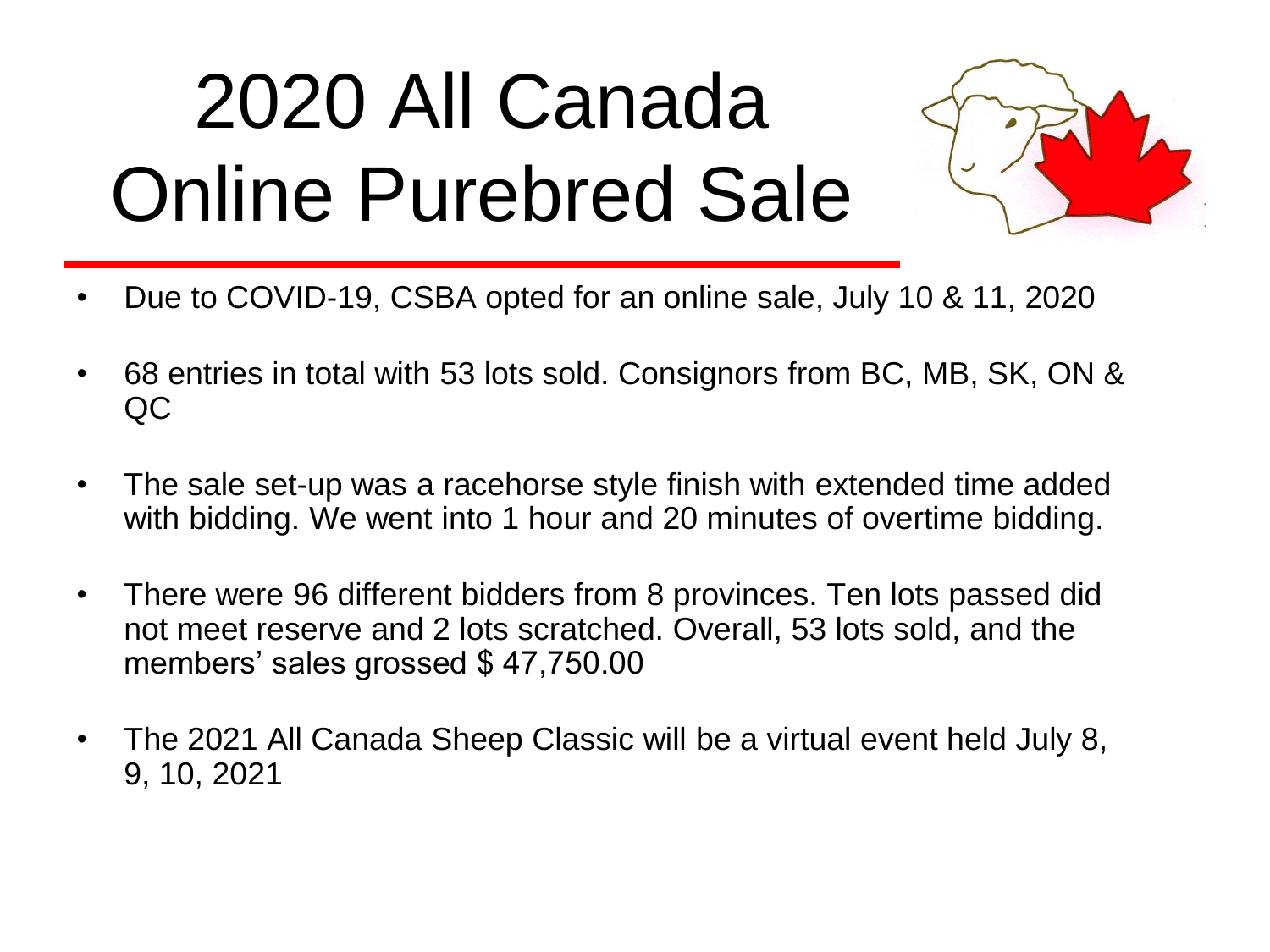### 2020 Online Sale Top Sellers



### • **Top Selling Ram**

The top selling ewe was Stonehill 14H consigned by Stonehill Sheep in Chatsworth ON.

He was purchased by Ned Cursio from Proton Station ON for \$2050.

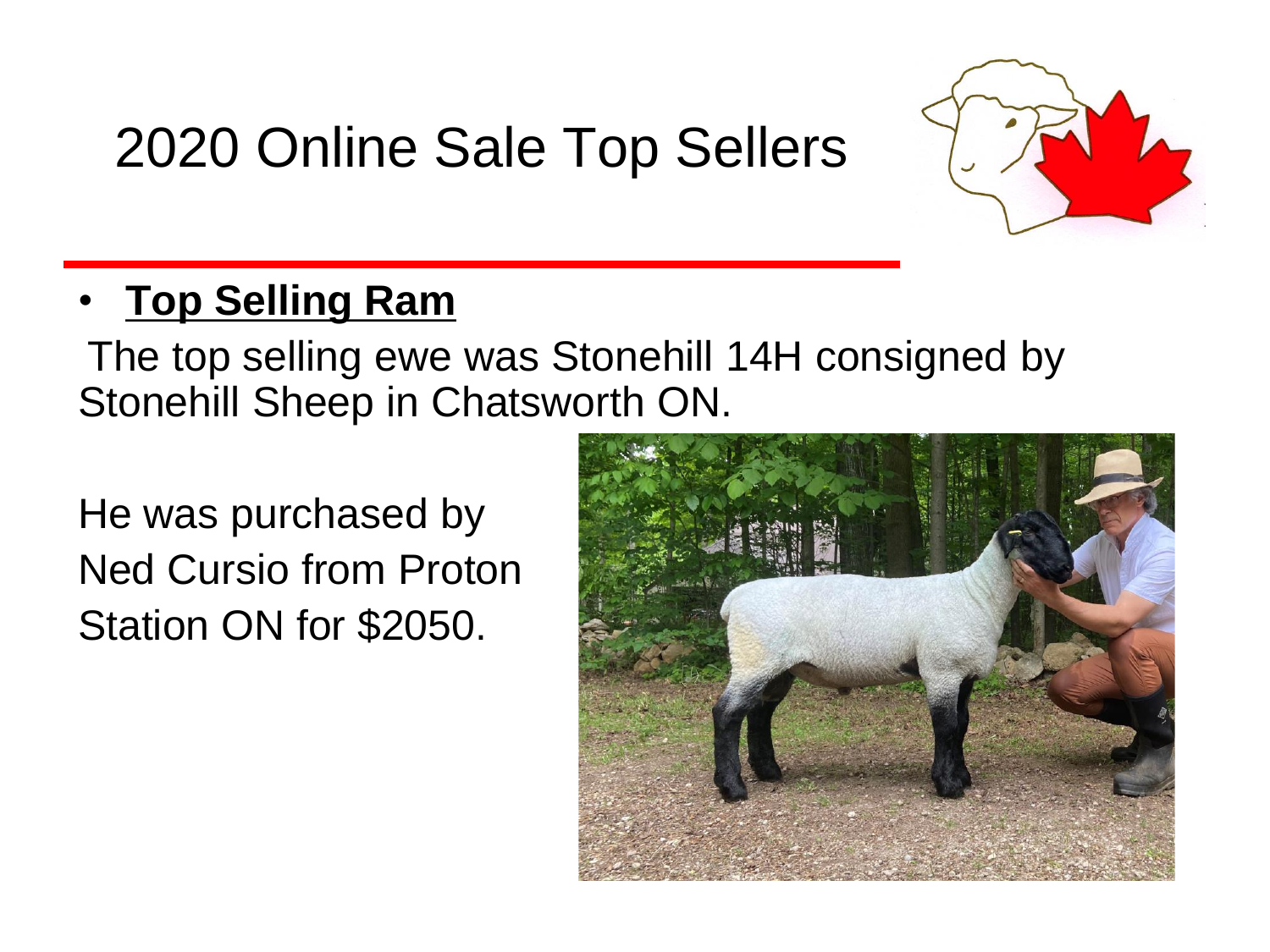### 2020 Online Sale Top Sellers



### • **Top Selling Ewe**

The top selling ewe was Stonehill 17H consigned by Stonehill Sheep in Chatsworth ON.

She was purchased by Ron Westgate of Markdale ON for \$1700.

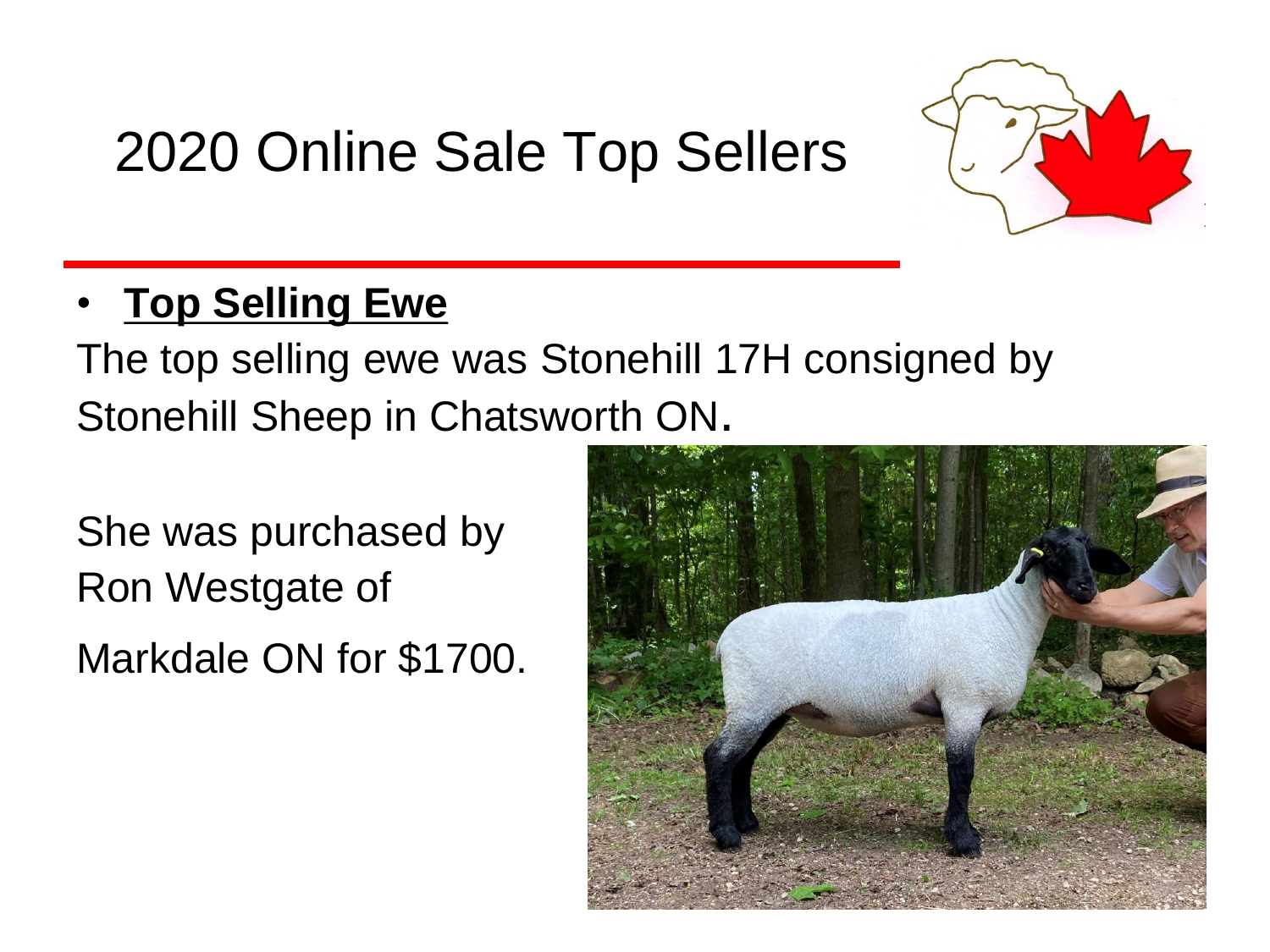#### **2020 All Canada Online Purebred Sale**

| <b>Breed</b>              | <b>Number</b><br><b>Entered</b> | <b>Number</b><br><b>Sold</b> | <b>Average Price</b> |
|---------------------------|---------------------------------|------------------------------|----------------------|
|                           | 63                              | 53                           | \$698                |
| <b>Charollais Ewes</b>    | 3                               | 3                            | \$467                |
| <b>Dorper Rams</b>        | $\overline{2}$                  | $\overline{2}$               | \$688                |
| <b>Dorset-Polled Ewes</b> | $\overline{4}$                  | $\overline{4}$               | \$942                |
| <b>Dorset-Polled Rams</b> | $\overline{4}$                  | $\overline{2}$               | \$625                |
| <b>Hampshire Ewes</b>     | $\overline{2}$                  | $\overline{2}$               | \$538                |
| <b>Hampshire Rams</b>     | 5                               | 5                            | \$710                |
| Ile de France Ewes        | $\overline{4}$                  | $\overline{4}$               | \$775                |
| Ile de France Rams        | 1                               | 1                            | \$750                |
| Polypay Rams              | 1                               | 1                            | \$1550               |
| <b>Rideau Arcott</b>      | 6                               | $\overline{2}$               | \$750                |
| <b>Southdown Rams</b>     | 3                               | 1                            | \$500                |
| <b>Suffolk Ewes</b>       | 12                              | 12                           | \$1004               |
| <b>Suffolk Rams</b>       | 15                              | 14                           | \$1177               |
| <b>Texel Rams</b>         | 1                               | $\overline{0}$               |                      |

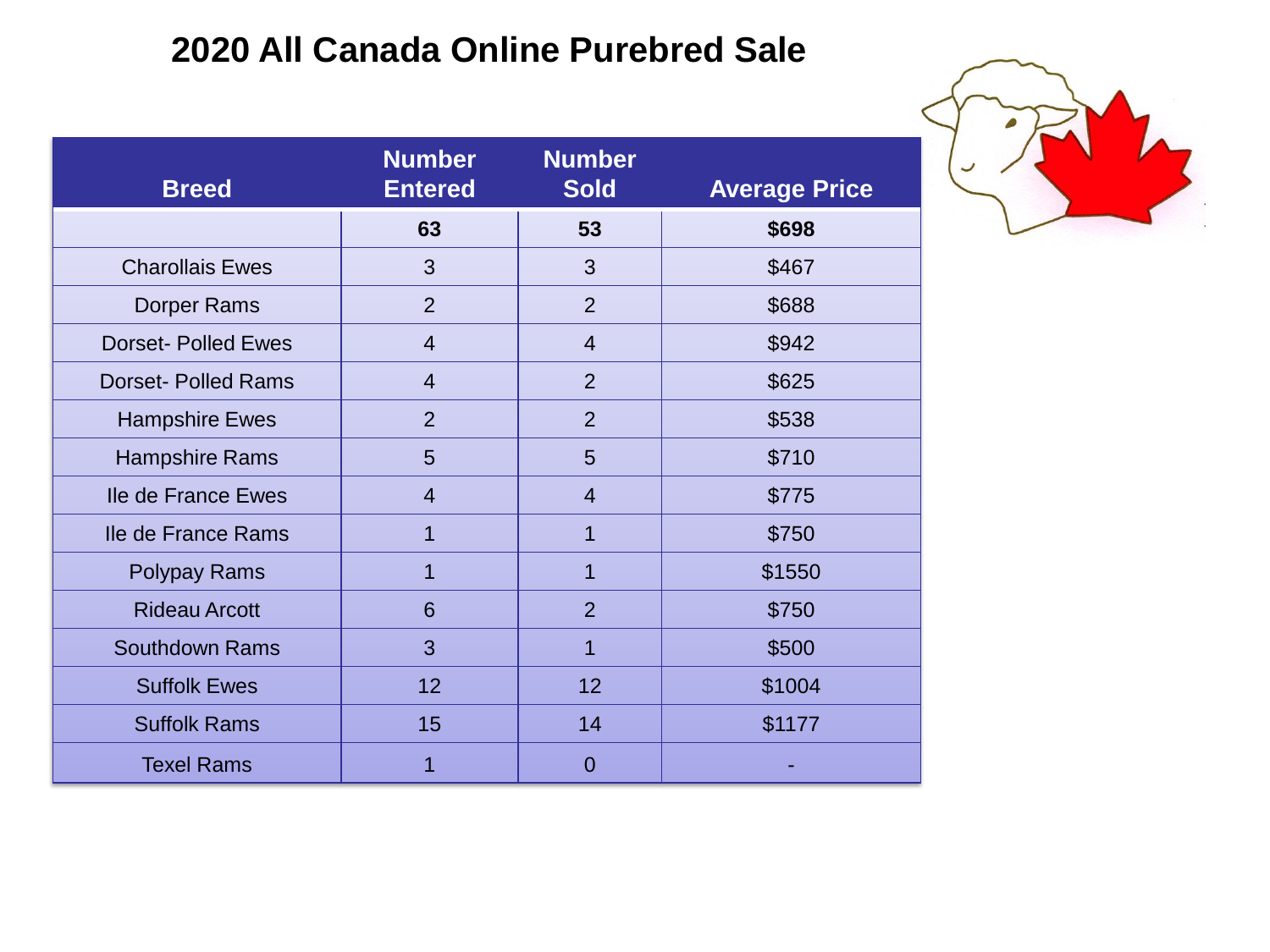# Member Resources



### • **Available on the Website:**

- "Information Package for New Sheep Breeders"
- Document on how to import semen and embryos
- Scholarship opportunities and past winners
- Conformation booklet
- All Canada Classic Information
- Videos on how to use paired tags, place tattoos and dock tails
- Link to CLRC for Registration/Transfer forms
- List of "Recognized International Breed Associations"
- Replacement tags information and where to buy new ones
- Updated bylaws and constitution
- Breed Book (Coming Soon)
- Research Projects (Coming Soon)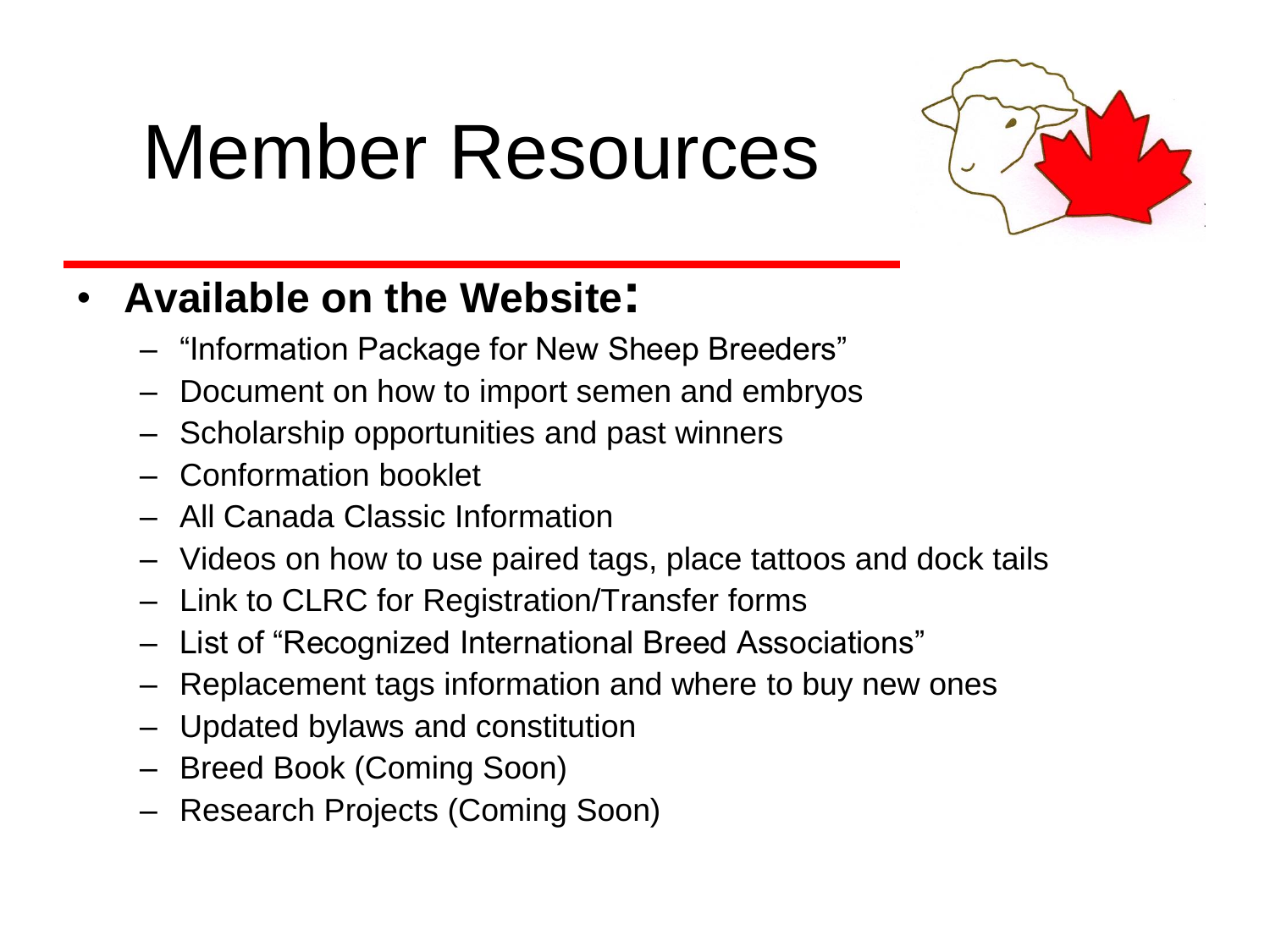## Member Resources



### • **Available on the Website:**

- CSBA yearly activities
- News and Industry information
- Breed information
- Board of Directors contact information

### • **Newsletters:**

- Quarterly updates are mailed/emailed to all members through CLRC
- CSBA will implement better newsletter service starting in 2021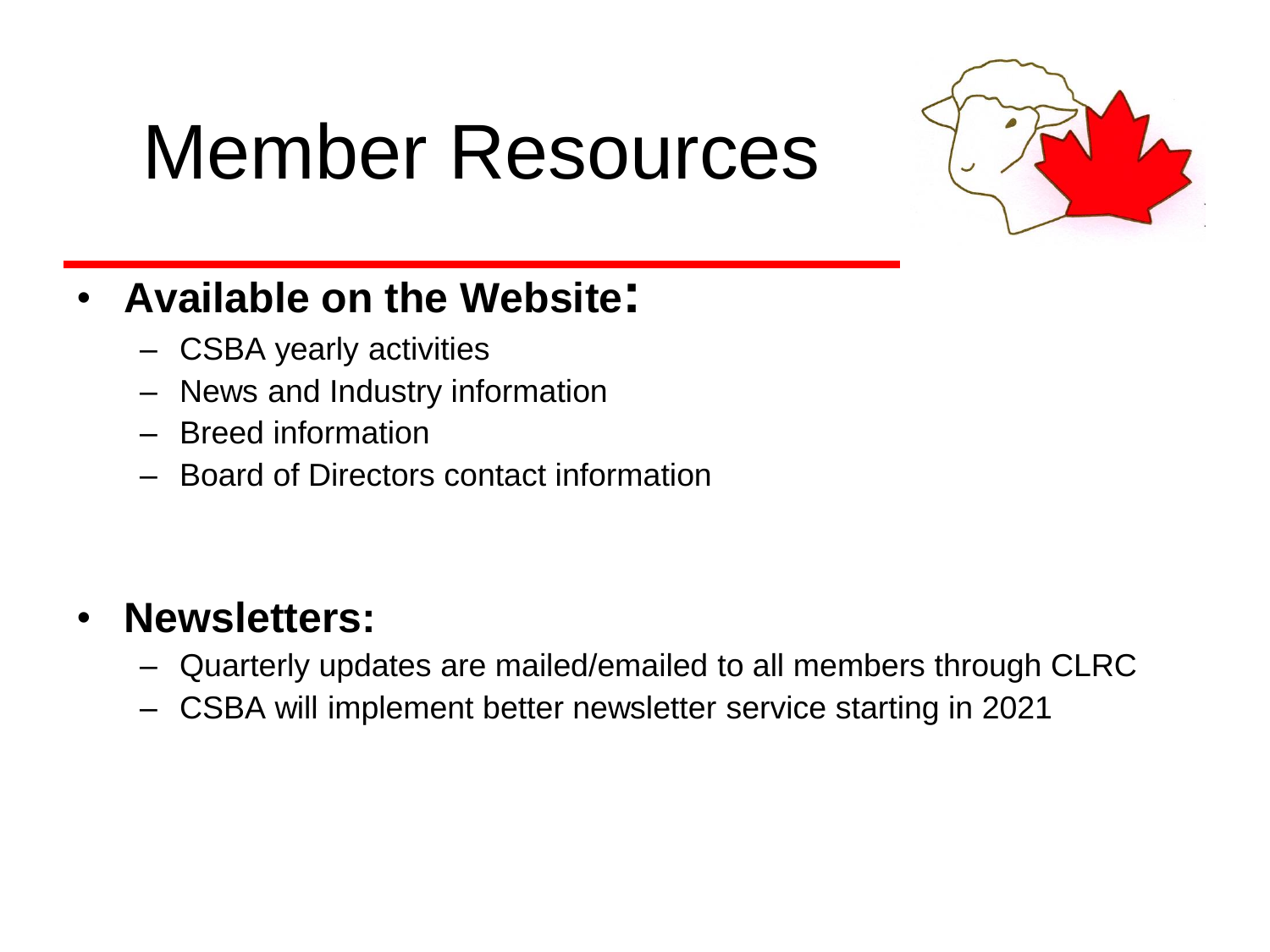# Promotion



### • **Promotional expenses in 2020:**

- \$1500 for Royal Agricultural Winter Fair
- \$500 for Agribition
- \$2250 for Provincial level 4-H Sheep Events
- \$2000 allotted for partnership with Sheep Canada Magazine member benefits
- \$2000 Affiliate membership with CSF
- \$800 CLGA Membership
- Provincial Grants for GenOvis Training up to \$1500/province

CSBA will be allocating promotional funds for printing of Conformation Booklets and Breed Booklets. These are also available online.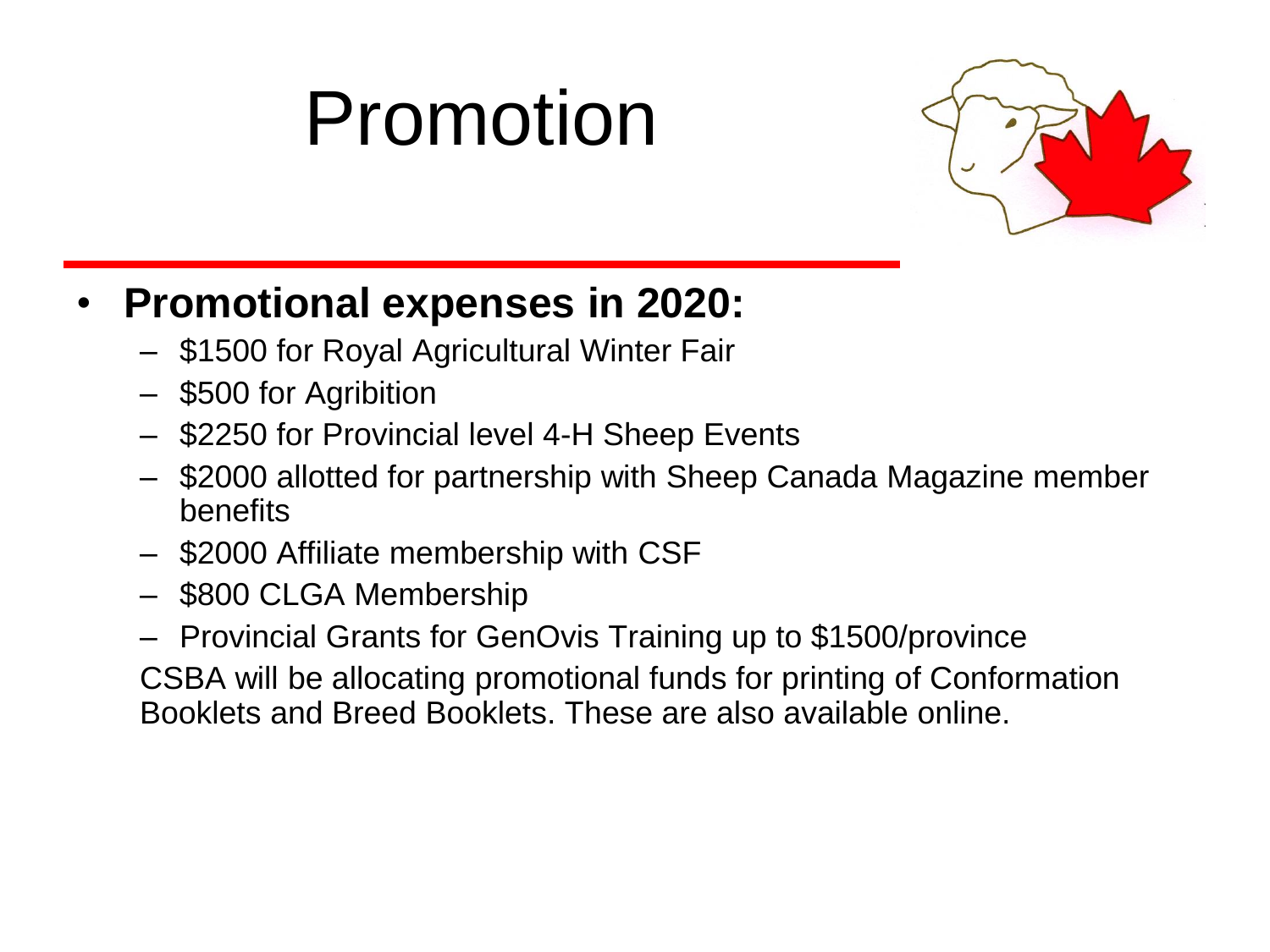# Conformation Booklet



#### This is available online!



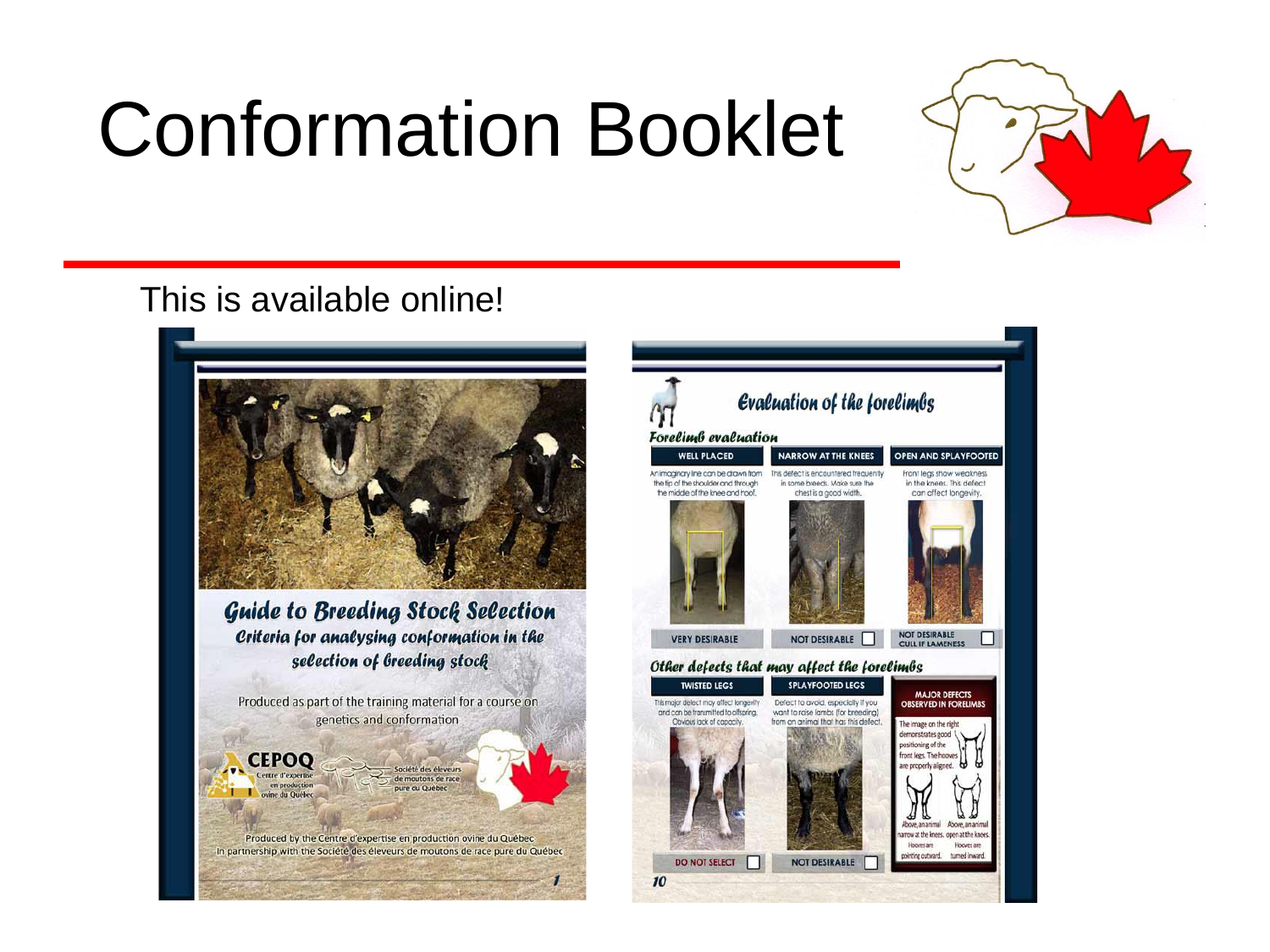## Research



- 10% of net income from CLRC is set aside each year for research in the following year
- Funding 2020 to date:
	- \$2100 over 3 years (till 2021) for research for the prevention of pregnancy toxemia
	- \$1500/year for 2 years (till 2020) for using follicle stimulating hormone (FSH) in a heat & ovulation synchronization treatment for ewes out of the breeding season
	- \$2500 for CiDR research
	- \$3000 for Pregnancy Detection research (till 2020) (ALP)
	- \$2000 for Forage Alternatives (U of G)
	- \$10,000 over 3 years (till 2024) CARLA®) saliva test to lower the risk of gastrointestinal parasitism (U of G)
	- \$20,000 over 4 years (till 2025) National integrated genetic services for breeders across multiple species
	- \$10,000 continued annual contribution to GenOvis partnership with CGIL at the University of Guelph, CEPOQ, and OSF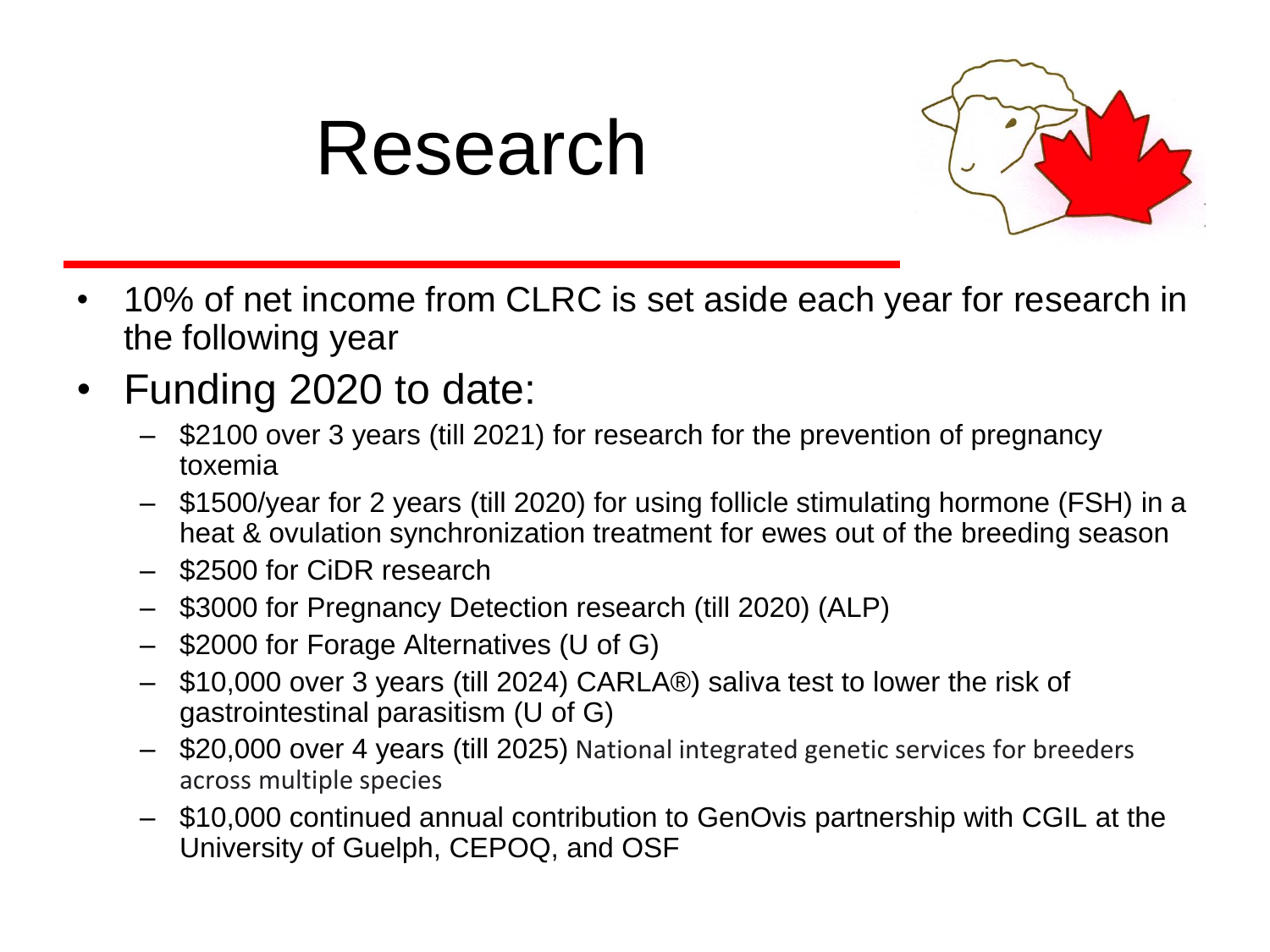## GenOvis



- Canada's national genetic evaluation program
- CSBA is equal partners with OSF and CEPOQ (since 2013)
- New Indexes created for improved selection

| <b>Province</b>         | 2020           | 2019           |
|-------------------------|----------------|----------------|
| Quebec                  | 98             | 88             |
| Ontario                 | 38             | 36             |
| Newfoundland            | $\Omega$       | 1              |
| Nova Scotia             | 3              | 5              |
| <b>New Brunswick</b>    | $\overline{4}$ | 3              |
| <b>PEI</b>              | 3              | 3              |
| <b>British Columbia</b> | 1              | 3              |
| Alberta                 | 9              | $\overline{7}$ |
| Saskatchewan            | 4              | 6              |
| Manitoba                | 5              | 5              |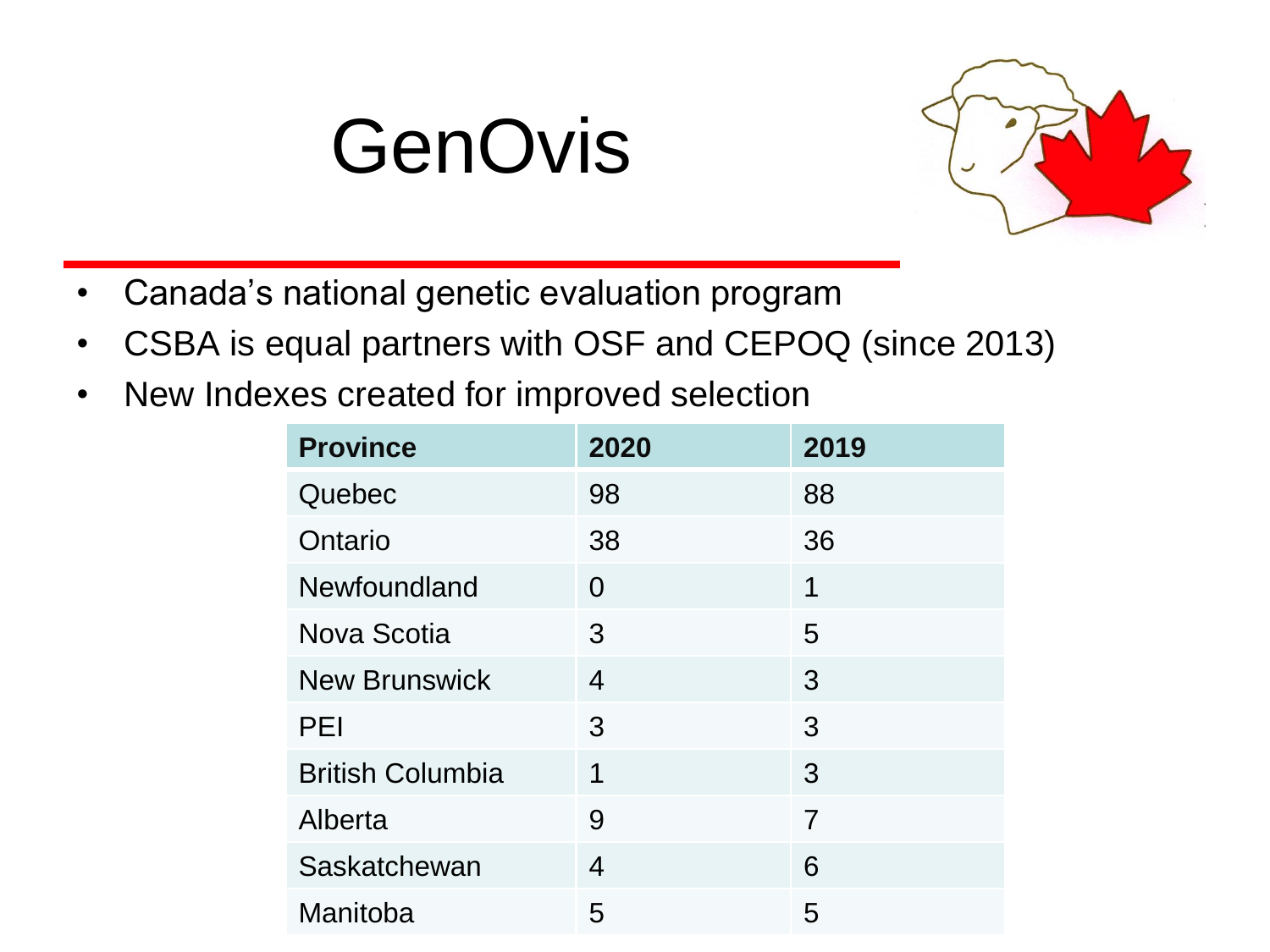# Other Activities



- **Sheep Value Chain Roundtable**: Annual attendance and representation on the Health, Research, Meat Quality and Market Access working groups. Most recent meeting was held on February 19, 2021.
- **CLRC**: Two CSBA representatives on the CLRC board. Melanie Overduin is the registrar with assistance for online registrations provided by Mohamed Ismail.
- **Canadian Sheep Identification Program**: One CSBA representative
- **Scrapie Canada**: Two CSBA representatives
- **CSF Sustainability Committee**: Two CSBA representatives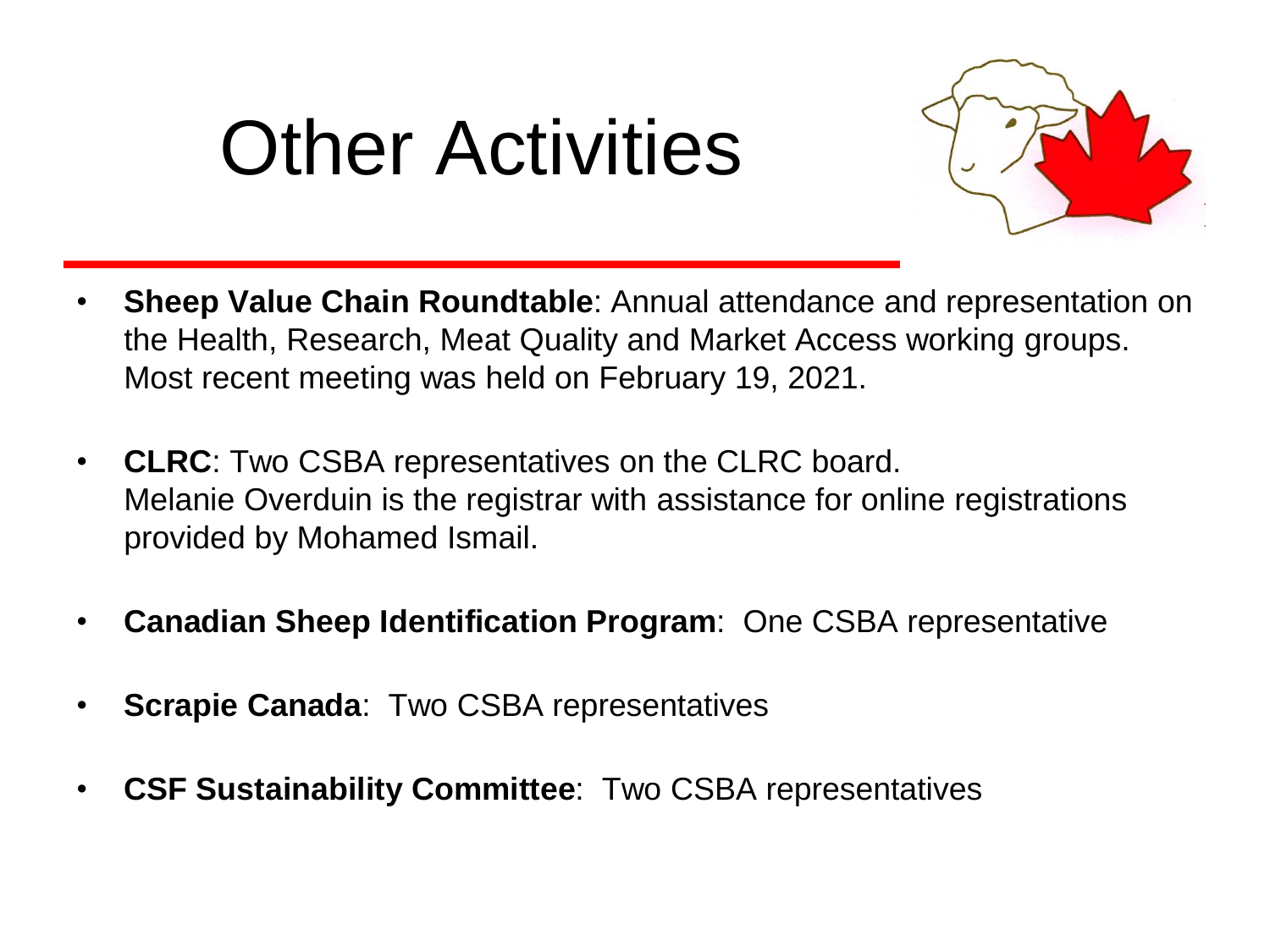

**Free membership:** For any first-time buyers of new sheep and 6<sup>th</sup> animal registered free with first batch of 5 registrations

#### **Bulk option for registrations and transfers remain in place:**

Pricing breaks in place based on the number of animals registered each year. A new level was added in 2019 and rebates are calculated at year end.

#### **Volume rebates are credited to accounts at year end**

- 25 to  $49 = $1.00$  rebate /animal
- 50 to 74 = \$1.50 rebate /animal
- 75 to  $249 = $2.00$  rebate /animal
- 250 to 499 = \$2.50 rebate /animal
- $500+ = $3.00$  rebate /animal

2017 offered \$21,495 in discounts 2018 offered \$23,050 in discounts 2019 offered \$22,417 in discounts 2020 offered \$25,862 in discounts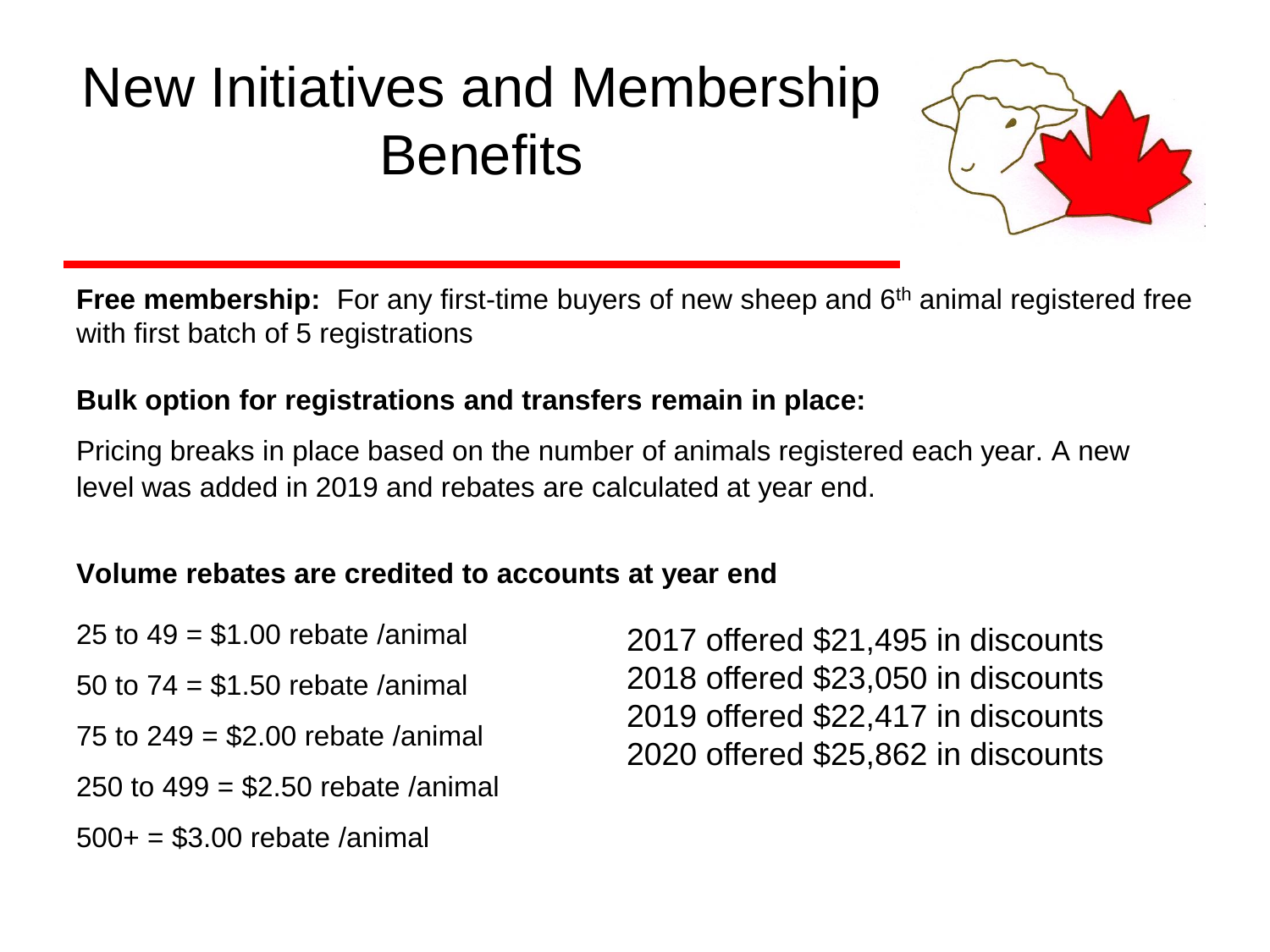

- **Sheep Canada** membership discount continues for CSBA members
- **Junior membership:** \$10 for members under 21 years of age
- **Junior CSBA Director:** Junior Director is Bethan Lewis
- **New initiatives**: Improvements to the website, offering an education component for new producers to the industry, and by staying in touch more frequently with e-mail updates.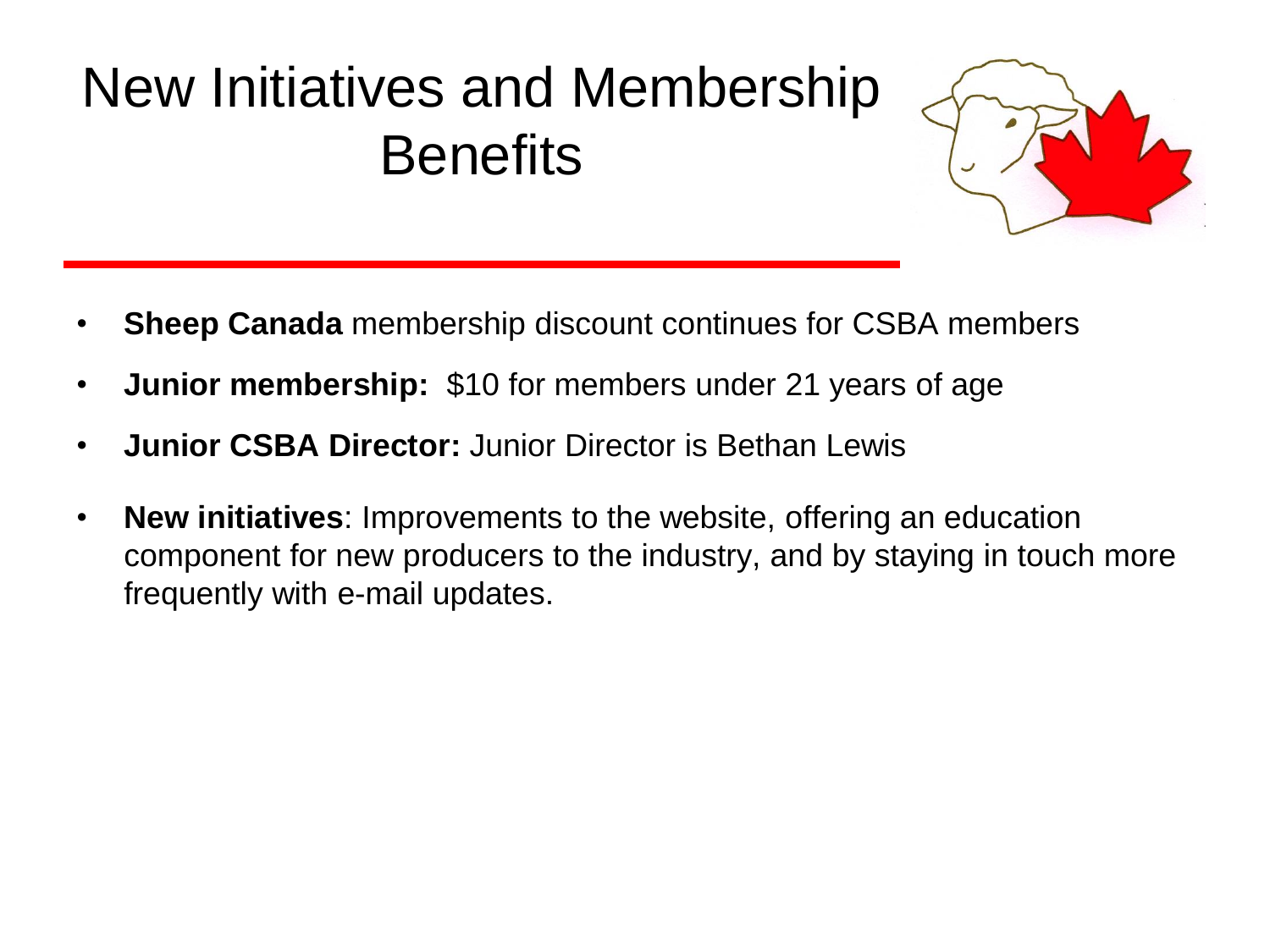

**Member Pricing Effective April 1, 2020:**

- **reduce the price of registrations by \$1.00** across the board for both member and non-member rates
- **reduce the price of transfers by \$1.00** across the board for both member and nonmember rates

#### **3 age categories for Registrations**

- 1) Under 18 months of age
- 2) 18 24 months of age this amount would be the new registration amount plus \$5.00
- 3) 24 months and over this amount would remain the same minus the \$1.00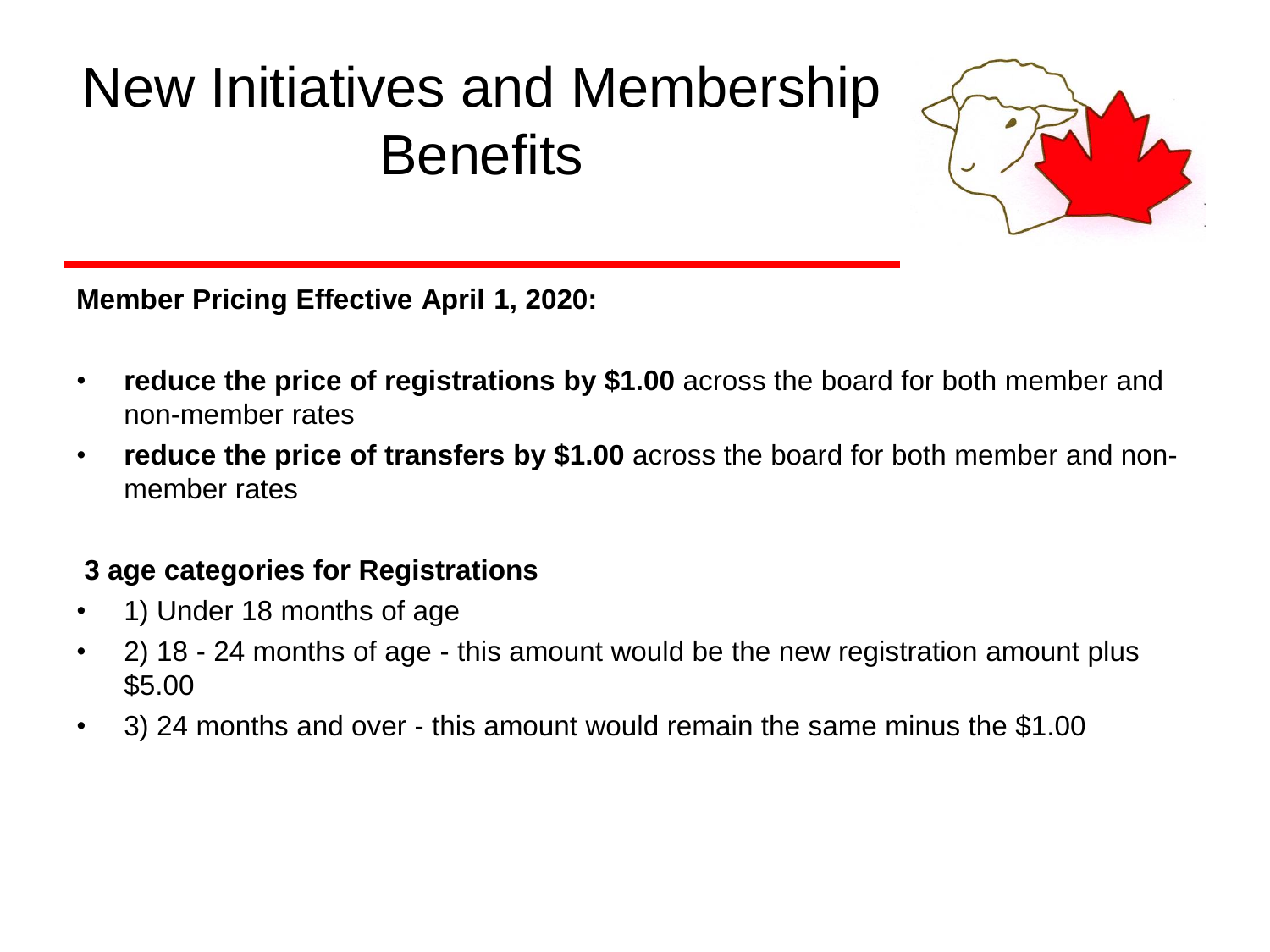

- **5th Annual Photo Contest:** Contest opened January 28, 2021 and closed February 28, 2021. Voting is now open. Results will be announced on April 16, 2021. See our website for more details.
- **2020 Photo Contest Winners**:



First Place: "Lambs in a Row" by Michelle Skakum for Elmshade Suffolks / Larry Mastine



Second Place : "Romney" by Nigel Fletcher for Apple Orchard Farm / Alan and Jennifer Fletcher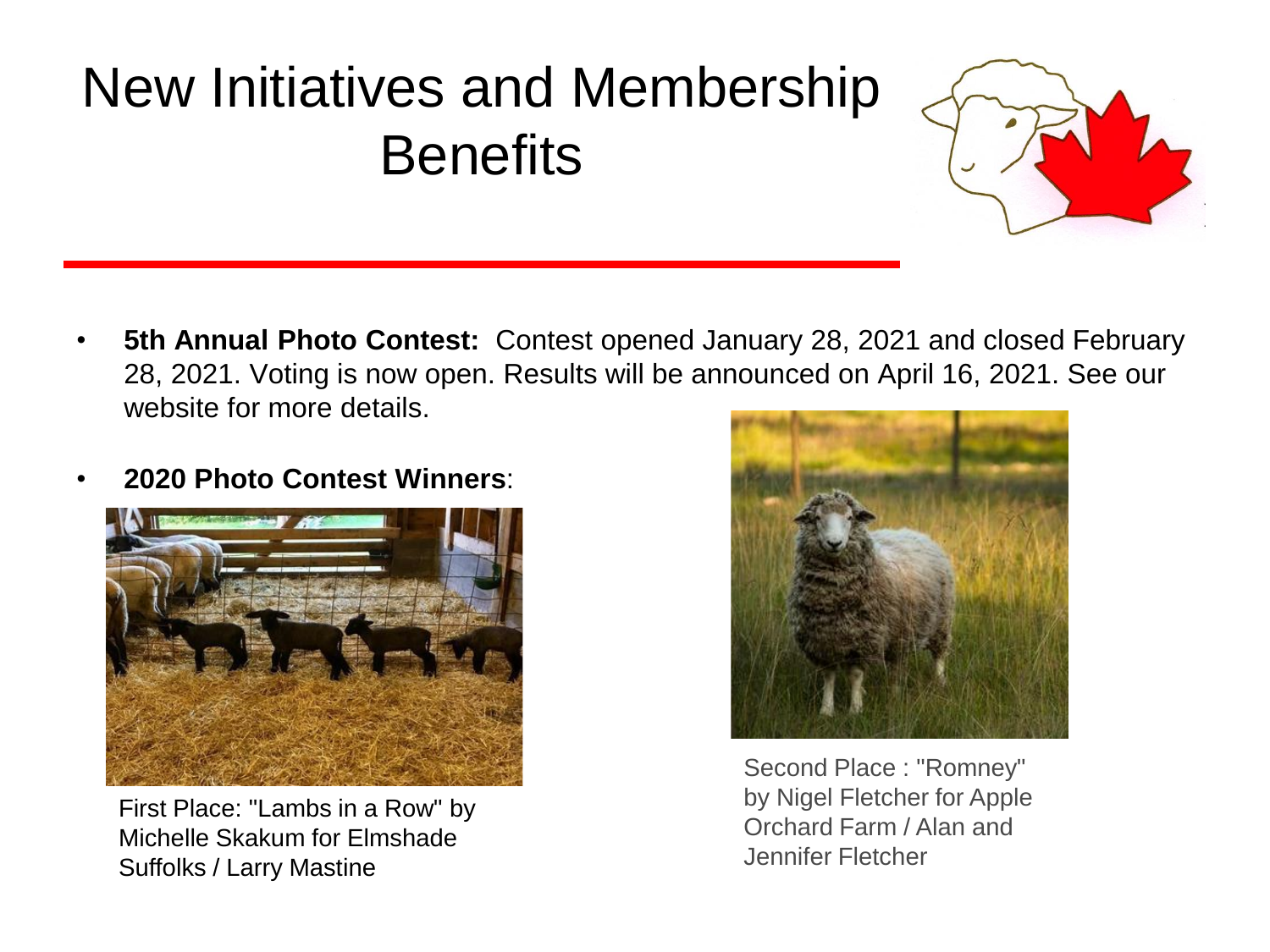# CSBA Finances



- CSBA produced a profit of \$8,377 in 2019.
- 2019 audited financial statements are posted on the website.
- 2020 audited financial statements will posted on the website prior to the 2021 AGM. Questions and comments are welcomed.
- There was a 10% decrease in membership, 13% decrease in registrations and a 12% decrease in transfers in 2019. We also experienced the Icelandic Sheep Breeders of North America leave CSBA, contributing to these numbers.
- 405 free memberships were given out in 2019.
- Bulk discount amounts were credited back to member accounts in the amount of \$25,862 for 2020.